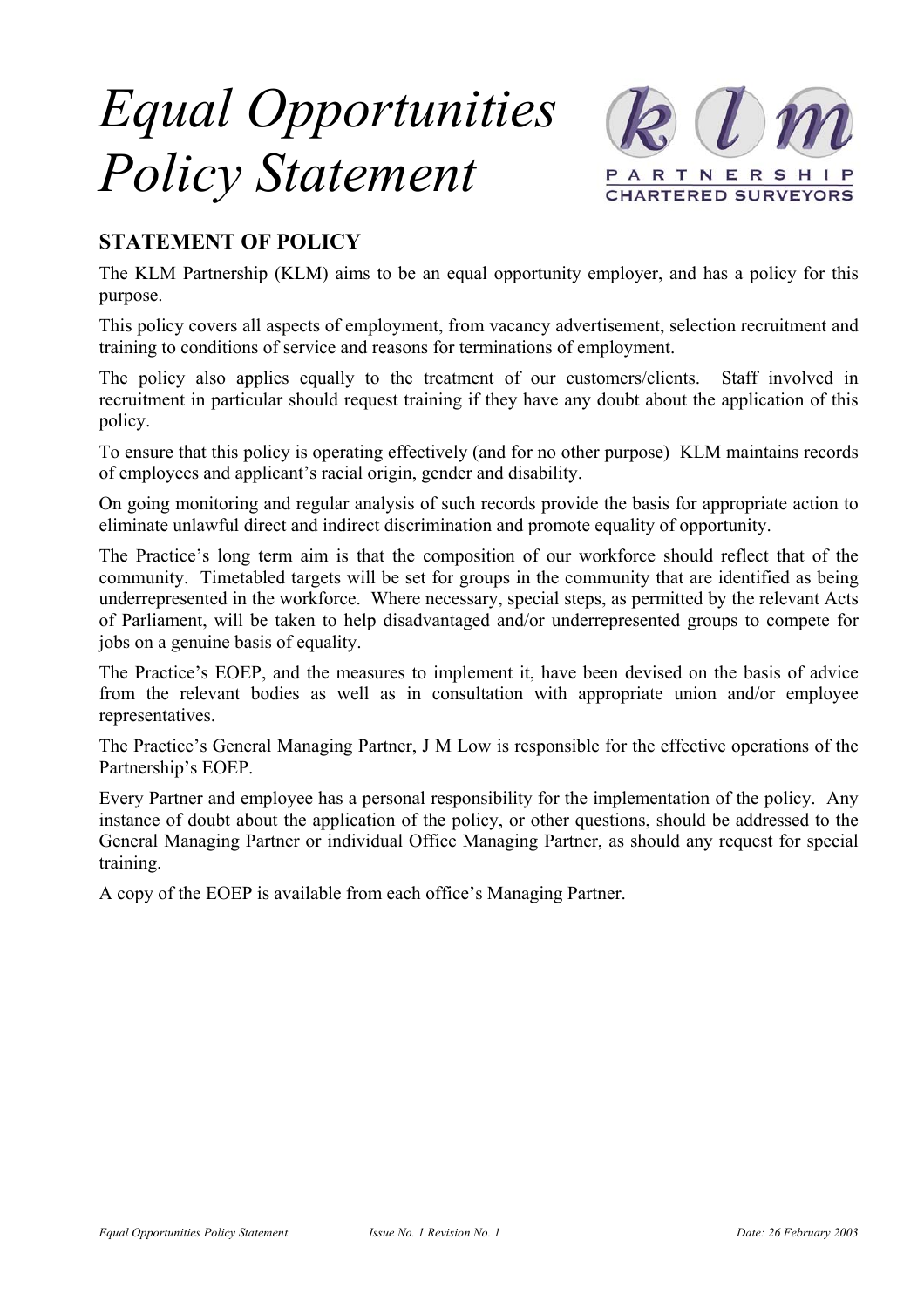### **THE POLICY**

#### **Vacancy Advertising**

- a ) Wherever possible, all vacancies will be advertised simultaneously internally and externally.
- b ) Steps will be taken to ensure that knowledge of vacancies reaches underrepresented groups internally and externally.
- c ) Wherever possible, vacancies will be notified to job centres, careers offices, schools, colleges, polytechnics, etc with significant minority group rolls, as well as to minority press/media and organisations
- d ) All vacancy advertisements will include an appropriate short statement of equal opportunities.

#### **Selection and recruitment**

- a ) Selection criteria (job description and employee specification) will be kept under constant review to ensure that they are justifiable on non-discriminatory grounds being essential for the effective performance of the job.
- b ) Wherever possible, more than one person must be involved in the selection interview and recruitment process, and all should have received training in equal opportunities.
- c ) Wherever possible, women, minorities and disabled persons will be involved in the shortlisting and interviewing processes.
- d ) Reasons for selection and rejection of applicants for vacancies must be recorded.

#### **Positive action – training, promotion and conditions of services**

- a ) Underrepresented groups will be encouraged to apply for training and employment opportunities with the Practice. Wherever possible, special training will be provided for such groups to prepare them to compete on genuinely equal terms for jobs and promotion, However, actual recruitment to all jobs will be strictly on merit.
- b ) Wherever possible, efforts will be made to identify and remove unnecessary/unjustifiable barriers and provide appropriate facilities and conditions of service to meet the special needs of disadvantaged and/ or underrepresented groups.

#### **Personnel records**

- a ) In order to ensure the effective operation of the equal opportunity policy (and for no other purpose) a record will be kept of all employees and job applicants gender, racial origins and disability.
- b ) Where necessary, employees will be able to check/correct their own record of these details. Otherwise, access to this information will be strictly restricted.
- c ) Such records will be analysed regularly and appropriate follow-up action taken.

#### **Employees**

a ) Employees who are disabled or become disabled in the course of their employment should inform and may also wish to advise the company of any "reasonable adjustments " to their employment or working conditions which they consider to be necessary or which they consider would assist them in the performance of their duties. Careful consideration will be given to any proposals of this nature and, where reasonable and reasonably practicable such adjustments will be made. There may however be circumstances where it will not be reasonable or reasonably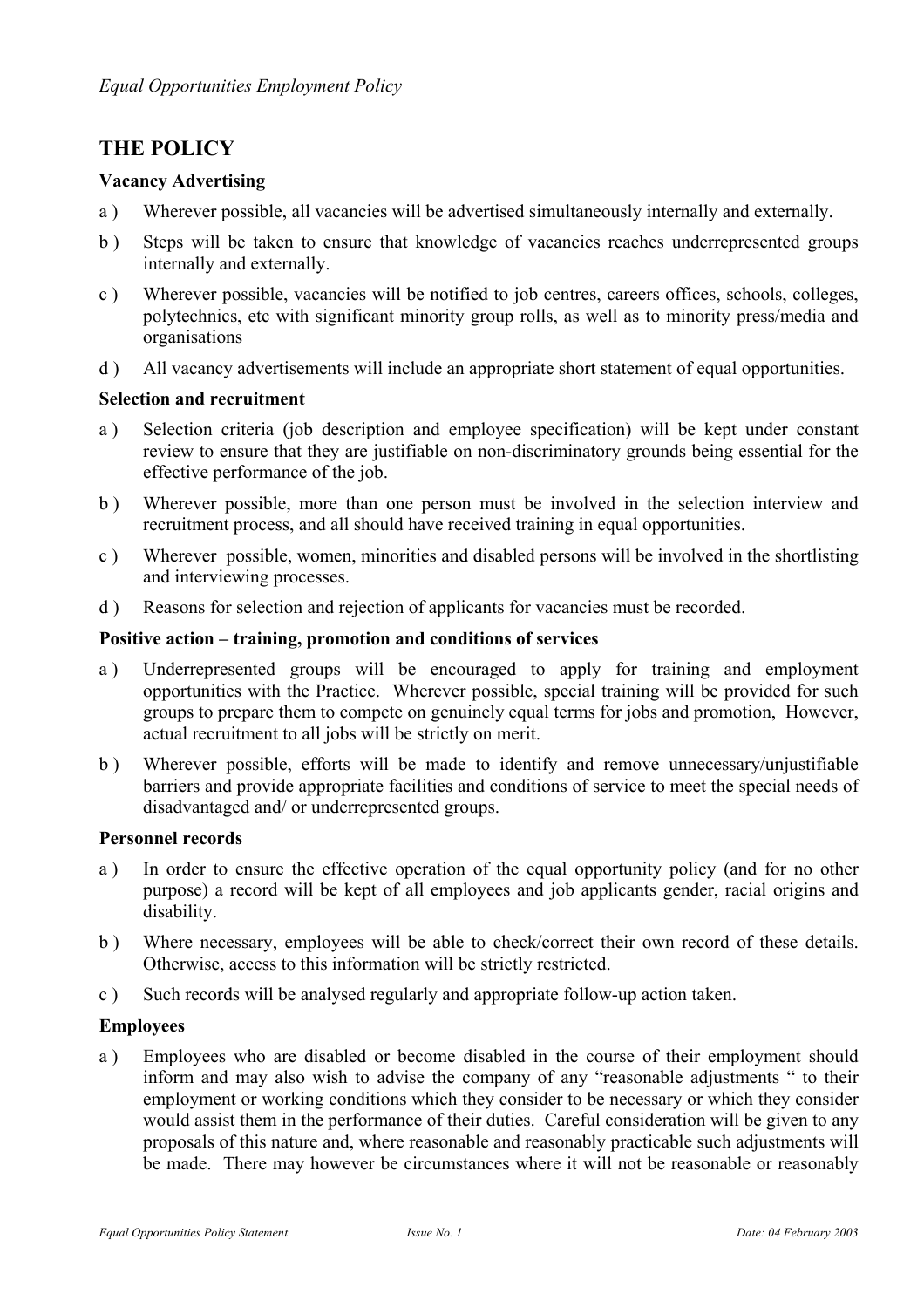practicable for the company to accommodate those proposals and where less favourable treatment may be justified in accordance with the statutory provisions.

- b ) Any member of staff may use the grievance procedure to complain about discriminatory conduct. If the matter relates to sexual or racial harassment on the basis of disability then the grievance may be raised directly with General Managing Partner or the individual Office Managing Partner. The Practice is concerned to ensure that staff feel able to raise such grievances and no individual will be penalised for raising such a grievance unless it is untrue and made in bad faith.
- c ) Any employee who harasses any other employee on the grounds of race, sex or disability will be subject to the practice's disciplinary procedure. In serious cases, such behaviour will be deemed to constitute gross misconduct and as such, will result in summary dismissal in the absence of mitigating circumstances.

#### **Monitoring**

a ) All employees are, and job applicants will be asked, to complete a form denoting sex, race, ethnic origin and any disabilities. The Practice guarantees that this form will be used for the purpose of monitoring the effectiveness of its equal opportunities policy only.

#### **General**

The objectives of this EOEP are to:

- a ) Ensure that KLM has access to the widest labour market and secures the best employees for its needs.
- b ) Ensure that no applicant or employee received less favourable treatment, and that, wherever possible, they are given the help they need to attain their full potential to the benefit of the company/etc and themselves.
- c ) Achieve an ability based workforce which is in line with the working population mix in the relevant labour market areas.

The co-operation of all employees is essential for the success of this policy. However, ultimate responsibility for achieving the policy's objectives, and for ensuring compliance with the relevant Acts of Parliament as well as the various Codes of Practice, lies with the Partnership. Behaviour or actions against the spirit and/or the letter of the laws on which this policy is based will be considered serious disciplinary matters, and may, in some cases, lead to dismissal.

#### **Notice**

- a ) The management of KLM will ensure that this policy is brought to the attention of all Partners, employees new job applicants and others who may be affected by it.
- b ) All sub-consultants, contractors and suppliers engaged by KLM are expected to comply with the spirit and terms of this statement in undertaking work of any nature for KLM.

#### **Definitions**

NOTE: for the avoidance of any doubt, the undernoted words or phrases set out in KLM's EOEP can be defined as follows:-

#### **Direct discrimination**

Direct discrimination consists of treating a person, on racial grounds, less favourably than others are or would be treated in the same or similar circumstances.